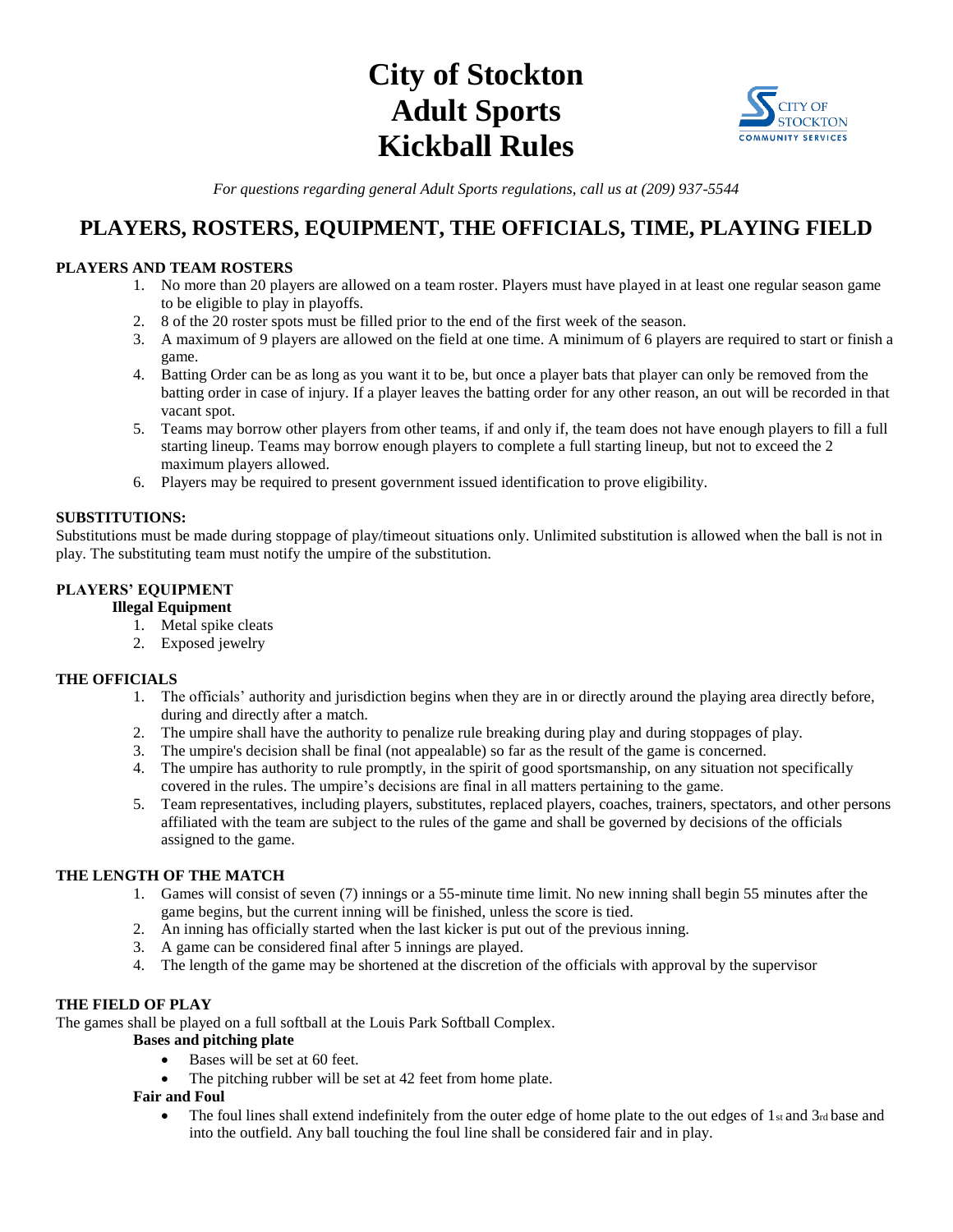#### **THE BALL**

Games will be played with balls provided by the Adult Sports Office. The umpire shall decide the legality of any ball. The teams are responsible for retrieving the ball and having it ready for each play.

# **PLAYING RULES**

#### **SCORING AND WINNING**

A team cannot go up by more than 8 runs per inning. After the  $8<sub>th</sub>$ run is scored, that half-inning will be over. The  $7<sup>th</sup>$  inning is a free inning and infinite number of runs can be scored.

#### **TIES**

At the end of seven innings or if time expires, the International Rule will apply; if a tie is not broken after two innings, game will stay tied. Playoffs must determine a winner so game will continue.

#### **PITCHING**

- 1. Teams will pitch to themselves. Each batter will have four pitches to put the ball in play. If they do not put the ball in play on the forth pitch, they will be called out. All other applicable rules above apply.
- 2. The pitcher must have at least one foot on or directly behind the pitching plate when the ball is released.
- 3. Pitchers may not interfere with a kicked ball. If the umpire determines that the pitcher either intentionally interfered with or did not attempt to get out of the way of a kicked ball, the batter will be called out and runners must return to their original base.

#### **KICKING**

- 1. Intentional bunting is not allowed and will result in an out.
- 2. It is up to the discretion of the umpire whether a kick was an intentional bunt.
- 3. When the kicker contacts the ball, his plant foot must be touching or be behind the front plane of front of the batter's box. If a player kicks the ball in front of home plate, it will result in a team warning for the first incident. The next incident will result in the batter being called out.

#### **FIELDING**

- 1. Fielders may not intentionally throw the ball at a runner. All outs must be recorded by either force plays or tags. Any fielder that throws at a runner will be warned. Multiple occurrences can result in an ejection.
- 2. Fielders that interfere with or obstruct a runner shall be called for obstruction, awarding the base to that runner.

#### **RUNNING**

- 1. No sliding. Any sliding will result in an out.
- 2. Neither leading off a base, nor stealing a base is allowed. A runner may advance once the ball is kicked. A runner off the base when the ball is pitched is out. The pitch will be redone.
- 3. Runners may not advance past the base they are trying for once the ball is in the infield and the defensive players are attempting to return the ball to the pitcher.
- 4. Runners may tag-up on caught fly balls. That is runners must retouch or stay on a base until a kicked and then caught ball is first touched by a fielder. After a tag-up a runner may advance. A runner failing to tag-up as required is an out.
- 5. Runners traveling from home plate may overrun first base, and may only be tagged out if actively attempting to advance to second base. Runners cannot overrun 2nd or 3rd base.
- 6. If the ball is overthrown into foul territory by the fielding team, runners may only advance 1 base. Runners can be put out attempting to advance to this base.
- 7. Running past or touching another runner is not allowed. The passing runner is out.

#### **COED RULES**

- 1. Team must bat in alternating female/male order. If 2 males bat in order, an out will be awarded where the female batter should have batted.
- 2. There no rule on how many females or males are required to be in the infield or outfield.
- 3. There is no coed walk rule.
- 4. Commitment lines will be used at  $3<sup>rd</sup>$  base and home plate. All incoming runners must run through the home plate commitment line to avoid collision at home plate, thus all plays at home are force outs. If you pass the  $3^{rd}$  base commitment line, you are obligated to come all the way home.
- 5. Players cannot touch home plate or the strike mat. Violation is an out.
- 6. Tagging the player running home is not permitted. If tagged, the runner will be ruled safe.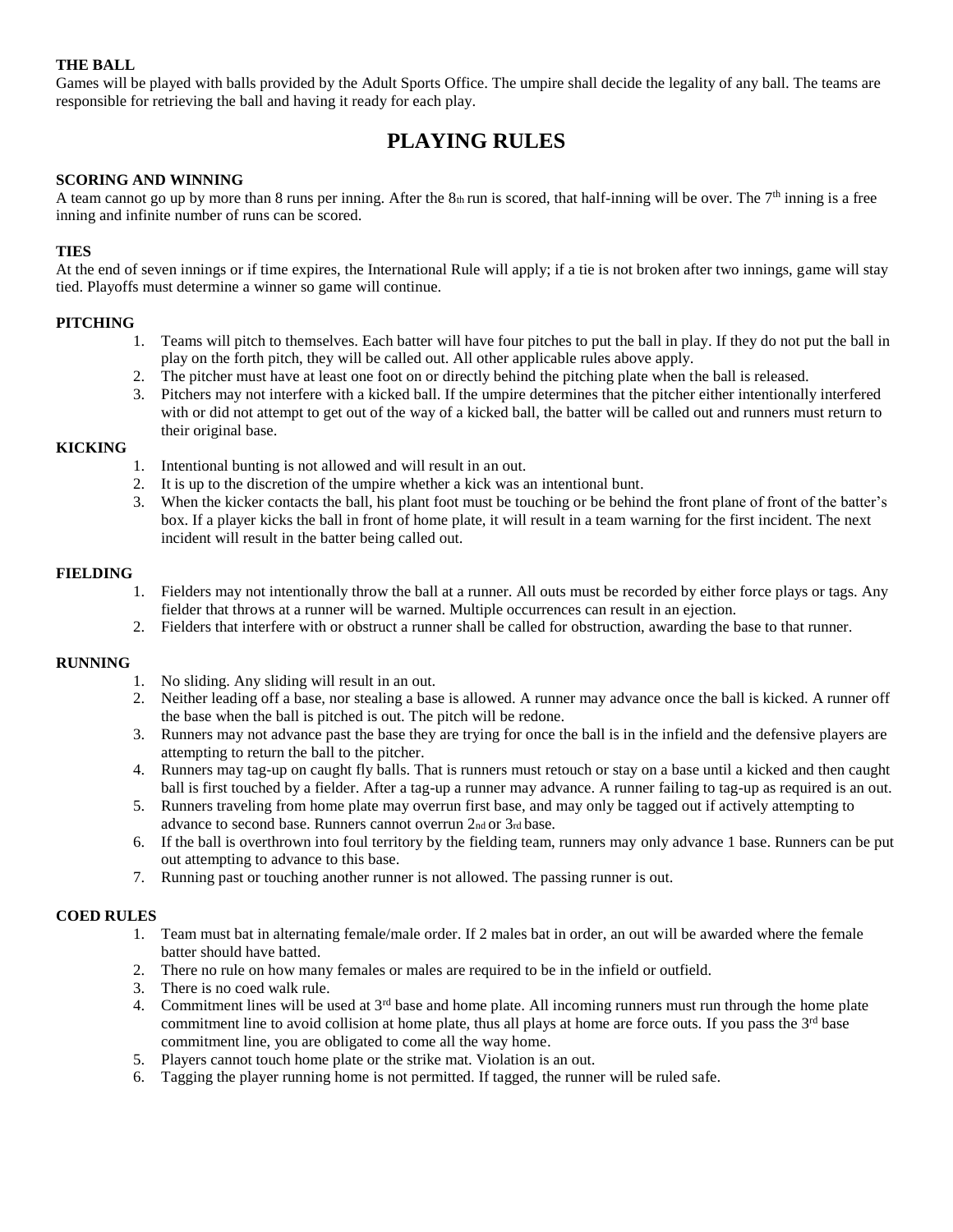#### **PLAYOFFS**

The top 4 teams will be eligible for playoffs. To make playoffs, teams will need to have an average sportsmanship rating of 3.3 or higher. Playoff tie breakers occur in this order: Win percentage, Head-to-head wins, Average sportsmanship rating, Points scored, points allowed.

Players are required to play in at least 2 regular season games to be eligible for playoffs.

Players are required to present government issued identification to prove roster and playoff eligibility.

#### **DEFAULTS & FORFEITS**

Teams should notify the Adult Sports Office 24 hours before their game if they know they cannot play. They can simply email the Adult Sports program at thomas.freeman@stocktonca.gov stating their situation. They will receive a loss, but it won't be recorded as a forfeit. If a team forfeits with notice (default), the team will not receive a sportsmanship rating for that game. The team that does not forfeit will receive a sportsmanship rating of 4.0.

Teams that fail to provide 24-hour notice if they know they cannot play will receive a forfeit and a sportsmanship rating of 2.0.

# **CONDUCT OF PLAYERS**

- 1. **Captains are responsible for the conduct of their players and fans.** Each team's players and spectators will be held accountable for acts including abusive language, threatening remarks before, during or after any intramural contest.
- 2. Any participant or spectator who physically strikes another individual will be automatically suspended from further Adult Sports participation and face disciplinary action.

#### **SPORTSMANSHIP RATING SYSTEM**

- 1. All participants, coaches and fans that choose to participate in the Adult Sports program with the City of Stockton are expected to display good sportsmanship and comply with the spirit and rules for each sport. The City of Stockton Adult Sports program will not tolerate profanity or any other unsportsmanlike conduct. Officials and supervisors shall make decisions on whether to warn, penalize, or eject players and/or teams for poor sportsmanship. These decisions are final.
	- Each team's players and spectators will be held accountable for acts including abusive language, threatening remarks before, during or after any Adult Sports contest.
	- Each team will receive a sportsmanship rating for each game. Team sportsmanship ratings apply to behavior before, during and after a contest.
	- After every contest, the game official will record a sportsmanship score for each team. The scoring breakdown is as follows:

| 5              | Team members participate with outstanding sportsmanship within the established rules of<br>the contest. No trash talking, name calling or foul language occurs. Game officials have<br>zero issues with team.                                       |
|----------------|-----------------------------------------------------------------------------------------------------------------------------------------------------------------------------------------------------------------------------------------------------|
| $\overline{4}$ | Team or individual team members play with expected sportsmanship and may<br>occasionally voice a concern with the officials. Sportsmanship and understanding of the<br>rules is acceptable, but could be improved.                                  |
| 3              | Team competes without incident, but display some poor sportsmanship. Spectators may<br>have influenced their team's sportsmanship with their comments/behavior.                                                                                     |
| $\mathfrak{D}$ | Team consistently displays poor sportsmanship, even after being warned by City of<br>Stockton staff. Spectators may have influenced their team's sportsmanship with their<br>comments/behavior. A forfeit also warrants a 2.0 sportsmanship rating. |
|                | Team had player(s) ejected from the game and/or displayed consistent poor sportsmanship<br>throughout the contest.                                                                                                                                  |

2. If a team receives a sportsmanship rating of 2.0 or lower during playoffs, they will be disqualified and will not advance to the next round. All sportsmanship ratings will be reviewed during playoffs and may be changed by the Adult Sports Office.

#### **ALCOHOL AND DRUG USE**

Alcohol and other drug use is not permitted during any City of Stockton Adults Sports activity or event. No player can consume any alcoholic beverage once your team has taken the dugout. If any player or manager leaves the area to drink alcohol or consumes alcohol in the dugout, both teams will be warned one time. A second offense will result in player and manager suspension for a minimum of eight days. Any player that has been asked to leave the contest for any reason will officially be ejected from the contest. Any incident may be referred to City of Stockton Police. No outside alcoholic cans or bottles is allowed inside the Louis Park Softball Complex.